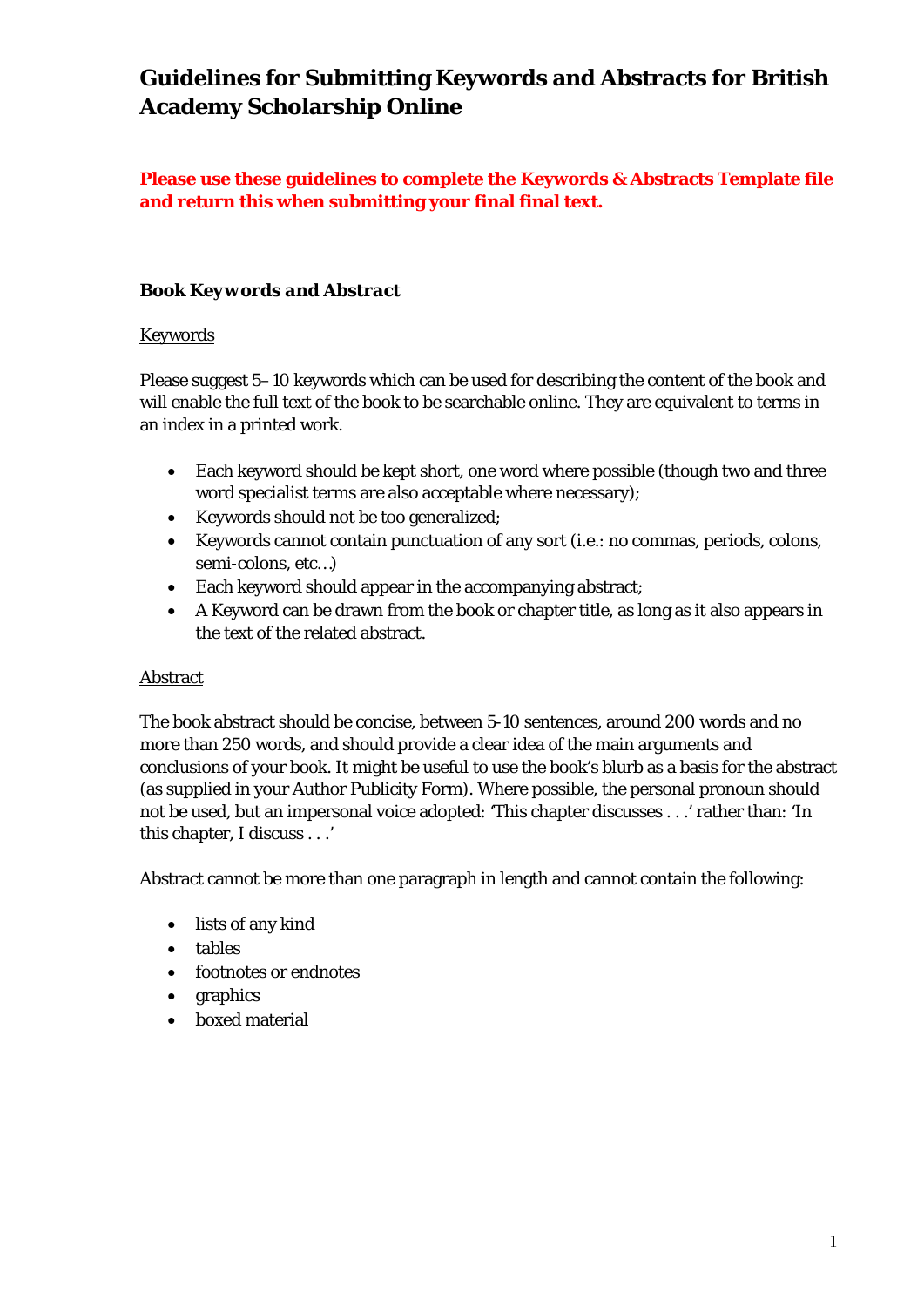# *Chapter Keywords and Abstracts*

## **Keywords**

Please suggest 5–10 keywords for each chapter which can be used for describing the content of the chapter and will enable the text of the chapter to be searchable online. They are equivalent to terms in an index in a printed work.

- Each keyword should be kept short, one word where possible (though two and three word specialist terms are also acceptable where necessary);
- Keywords should not be too generalized;
- Keywords cannot contain punctuation of any sort (i.e.: no commas, periods, colons, semi-colons, etc…)
- Each keyword should appear in the accompanying abstract;
- A keyword can be drawn from the book or chapter title, as long as it also appears in the text of the related abstract;
- Keywords must be all lower case except for proper nouns;
- Keywords for names should be presented as "John Smith" rather than "Smith, John";
- No special formatting (e.g.: italics, bold, superscript text, etc).

#### Abstracts

Please supply an abstract for each chapter of your book, **including Introductory and Concluding chapters**, giving the name and number of the chapter in each case. Each chapter abstract should be concise, between 3-6 sentences, around 120 words and no more than 150 words. It should provide a clear overview of the content of the chapter. Where possible, the personal pronoun should not be used, but an impersonal voice adopted: 'This chapter discusses . . .' rather than: 'In this chapter, I discuss . . .'

Abstract cannot be more than one paragraph in length and cannot contain the following:

- lists of any kind
- tables
- footnotes or endnotes
- graphics
- boxed material

Only the following special formatting is allowed:

- italics
- bold
- small caps
- superscript
- subscript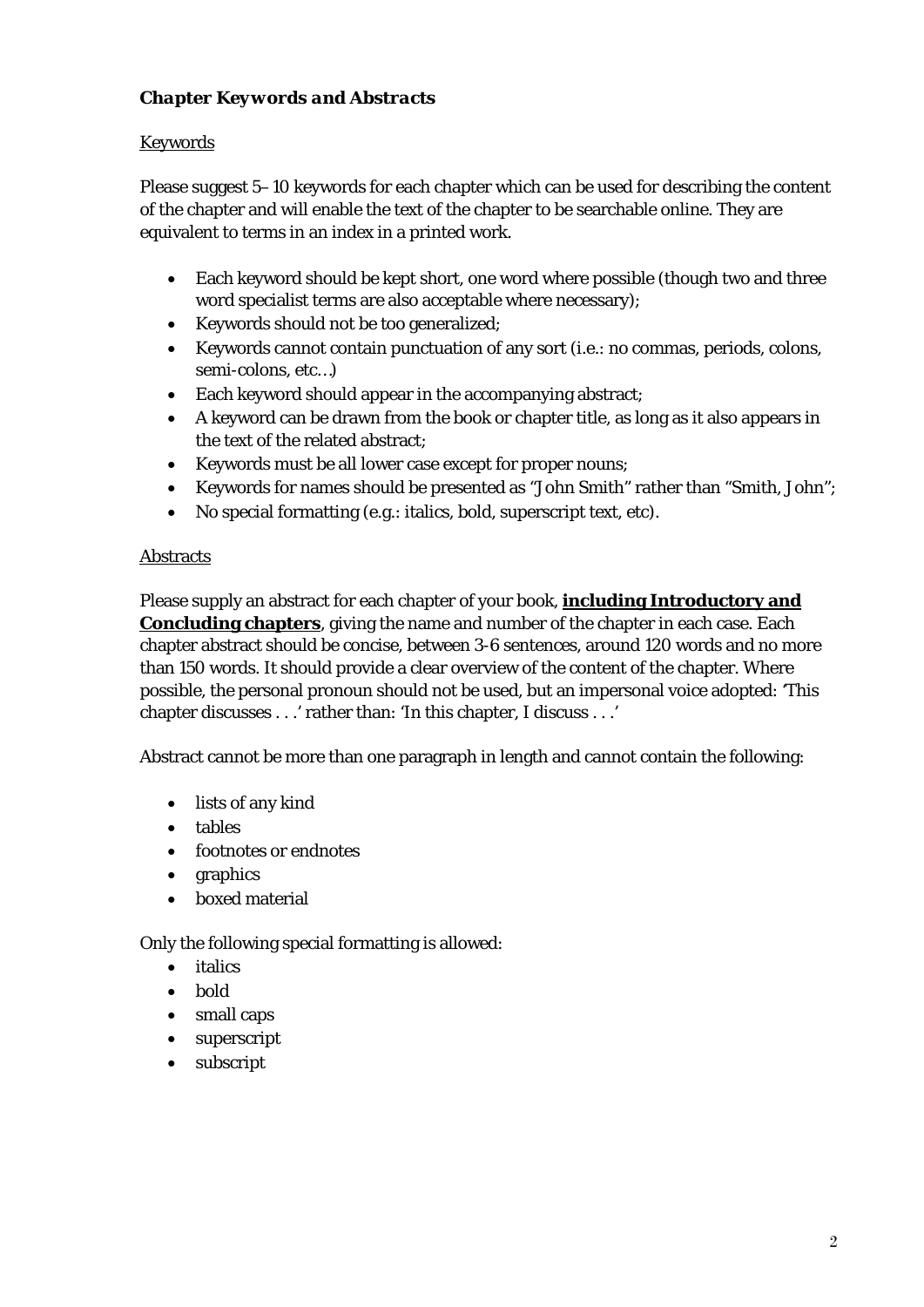#### As a useful guide, *Oxford Scholarship Online,* can be found at

www.oxfordscholarship.com. The 'guided tour' available from the home page shows sample book and chapter abstracts and keywords. These are also available for viewing without subscription (see the subject home page). Some sample abstracts and keywords also appear below.

#### **The Act Itself**

*Book Abstract*: The distinction between the consequences of an act and the act itself is supposed to define the fight between consequentialism and deontological moralities. This book, though sympathetic to consequentialism, aims less at taking sides in that debate than at clarifying the terms in which it is conducted. It aims to help the reader to think more clearly about some aspects of human conduct—especially the workings of the 'by'-locution, and some distinctions between making and allowing, between act and upshot, and between foreseeing and intending (the doctrine of double effect). It argues that moral philosophy would go better if the concept of 'the act itself' were dropped from its repertoire. *Book Keywords*: [action,](http://www.oxfordscholarship.com/search/query?keyword=%22action%22) [allowing,](http://www.oxfordscholarship.com/search/query?keyword=%22allowing%22) [consequences,](http://www.oxfordscholarship.com/search/query?keyword=%22consequences%22) [consequentialism,](http://www.oxfordscholarship.com/search/query?keyword=%22consequentialism%22) [deontological ethics,](http://www.oxfordscholarship.com/search/query?keyword=%22deontological%20ethics%22) [double effect,](http://www.oxfordscholarship.com/search/query?keyword=%22double%20effect%22) [ethics,](http://www.oxfordscholarship.com/search/query?keyword=%22ethics%22) [intention](http://www.oxfordscholarship.com/search/query?keyword=%22intention%22)

*Chapter Abstract*: This chapter discusses attempts by Dinello, Kamm, Kagan, Bentham, Warren Quinn, and others to explain the making/allowing distinction. In each case, it is shown that if the proposed account can be tightened up into something significant and defensible, that always turns it into something equivalent to the analysis of Bennett (Ch. 6) or, more often, that of Donagan (Ch. 7). It is argued that on either of the latter analyses, making/allowing certainly has no *basic* moral significance, though it may often be accompanied by factors that do have such significance.

*Chapter Keywords*: [allowing,](http://www.oxfordscholarship.com/search/query?keyword=%22allowing%22) [Bentham,](http://www.oxfordscholarship.com/search/query?keyword=%22Bentham%22) [Dinello,](http://www.oxfordscholarship.com/search/query?keyword=%22Dinello%22) [Donagan,](http://www.oxfordscholarship.com/search/query?keyword=%22Donagan%22) [KaganKamm,](http://www.oxfordscholarship.com/search/query?keyword=%22KaganKamm%22) [making,](http://www.oxfordscholarship.com/search/query?keyword=%22making%22) [Quinn](http://www.oxfordscholarship.com/search/query?keyword=%22Quinn%22)

#### **Minds and Gods**

*Book Abstract*: This book provides an introduction to the cognitive science of religion, a new discipline of study that explains the origins and persistence of religious ideas and behavior on the basis of evolved mental structures and functions of the human brain. Belief in gods and the social formation of religion have their genesis in biology — in powerful, often hidden, processes of cognition that all humans share. Arguing that we cannot understand what we think until we first understand how we think, the book describes ways in which evolution by natural selection molded the modern human mind, resulting in mental modularity, innate intelligences, and species-typical modes of thought. The book details many of the adapted features of the brain — agent detection, theory of mind, social cognition, and others — focusing on how mental endowments inherited from our ancestral past lead people to naturally entertain religious ideas, such as the god concepts that are ubiquitous the world over. In addition to introducing the major themes, theories, and thinkers in the cognitive science of religion, the book also advances the current discussion by moving beyond explanations for individual religious beliefs and behaviors to the operation of culture and religious systems. Drawing on dual-process models of cognition developed in social psychology, the book argues that the same cognitive constraints that shape human thought also work as a selective force on the content and durability of religions.